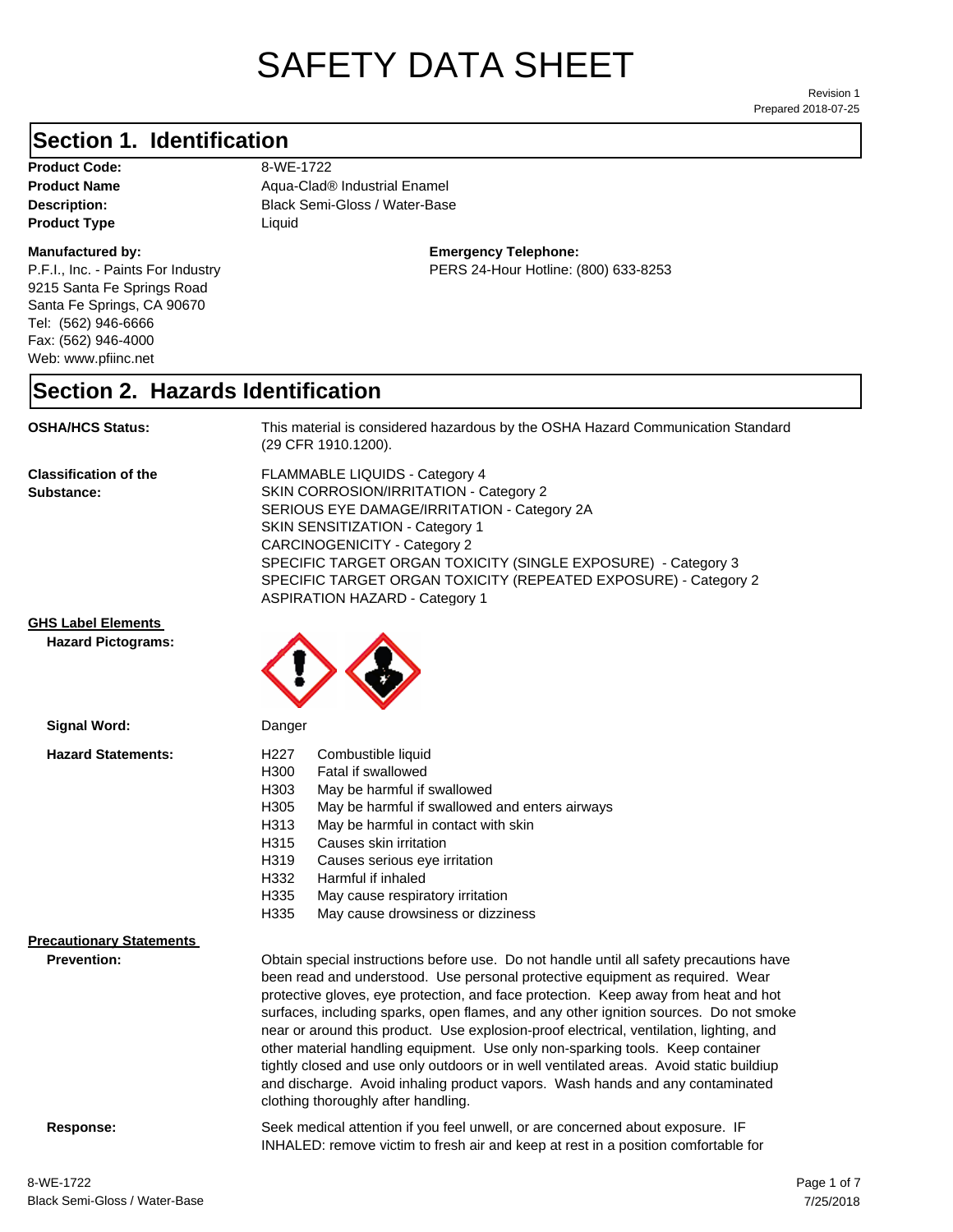| Storage & Disposal:                         | breathing. IF SWALLOWED: contact a poison control center or physician immediately.<br>Do not induce vomiting. IN CASE OF SKIN OR HAIR CONTACT: remove all<br>contaminated clothing, and wash skin with soap and water. If irritation or rash occurs,<br>get medical attention. IF IN EYES: rinse with copious amounts of water for several<br>minutes. Remove contact lenses, if present and easy to do so. If eye irritation persists,<br>seek medical attention.<br>Store in a locked and secure environment. Store in a cool, well ventilated area away<br>from direct sunlight and heat. Dispose of contents and container in accordance with all<br>local, regional, state, and federal regulations.                                                                                                                                                                                                                                                                                                                |
|---------------------------------------------|--------------------------------------------------------------------------------------------------------------------------------------------------------------------------------------------------------------------------------------------------------------------------------------------------------------------------------------------------------------------------------------------------------------------------------------------------------------------------------------------------------------------------------------------------------------------------------------------------------------------------------------------------------------------------------------------------------------------------------------------------------------------------------------------------------------------------------------------------------------------------------------------------------------------------------------------------------------------------------------------------------------------------|
| <b>Supplemental Label</b><br>Elements:      | Ensure adequate ventilation at all times when using this product and when sanding the<br>dried film. Wear an appropriate, NIOSH approved particulate respirator. Follow all<br>respirator manufacturer's directions for proper use. Abrading or sanding this product's<br>dried film may release crystalline silica which has been shown to cause lung damage<br>and may cause cancer following long term exposure. Rags, sandpaper, steel wool,<br>and other abrading materials or waste containing this product may spontaneously<br>combust when improperly disposed of. Product contains solvents which can cause<br>permanent brain and nervous system damage. Intentional misuse by concentrating<br>and inhaling the contents of this product can be harmful or fatal. Do not transfer<br>contents to another container.<br>PROPOSITION 65 WARNING: this product contains chemicals known to the State of<br>California to cause cancer and birth defects or other reproductive harm.<br>FOR INDUSTRIAL USE ONLY. |
| <b>Hazards not otherwise</b><br>classified: | None known.                                                                                                                                                                                                                                                                                                                                                                                                                                                                                                                                                                                                                                                                                                                                                                                                                                                                                                                                                                                                              |

#### **Section 3. Composition/Information on Ingredients**

| Chemical Name / CAS No                                                              |  |
|-------------------------------------------------------------------------------------|--|
| Calcium Carbonate<br>1317-65-3<br>10 to 20%                                         |  |
| Ethylene Glycol Monobutyl Ether<br>111-76-2<br>10 to 20%<br>Vapor Pressure: .11 kPa |  |
| Talc<br>14807-96-6<br>1 to 5%                                                       |  |

#### **Section 4. First Aid Measures**

#### **Eye Contact:** Immediately flush eyes with copious amounts of water. Remove any contact lenses. Rinse for at least 10 minutes. Get medical attention. Chemical burns must be treated promptly by a physician. **Inhalation:** Remove victim to fresh air and maintain in a rest position comfortable for breathing. If fumes are still present, all rescuers should wear appropriate respirators. If victim exhibits irregular breathing, trained personnel should provide artificial respiration or oxygen. Mouth-to-mouth resuscitation may be dangerous. If necessary, contact a poison control center or physician immediately. If victim is unconscious, place in a recovery position and seek medical help immediately. Maintain an open airway for the victim. **Skin Contact:** Wash affected areas with soap and water. Remove contaminated clothing and shoes. Continue to rinse the affected area for at least ten minutes. Get medical attention if discomfort continues. Avoid further exposure in the event of any symptoms or complaints. **Ingestion:** If product is ingested, contact a poison control center or a physician immediately. Do not induce vomitting. Rinse mouth with water and remove dentures, if any. Remove **Description of First Aid Measures**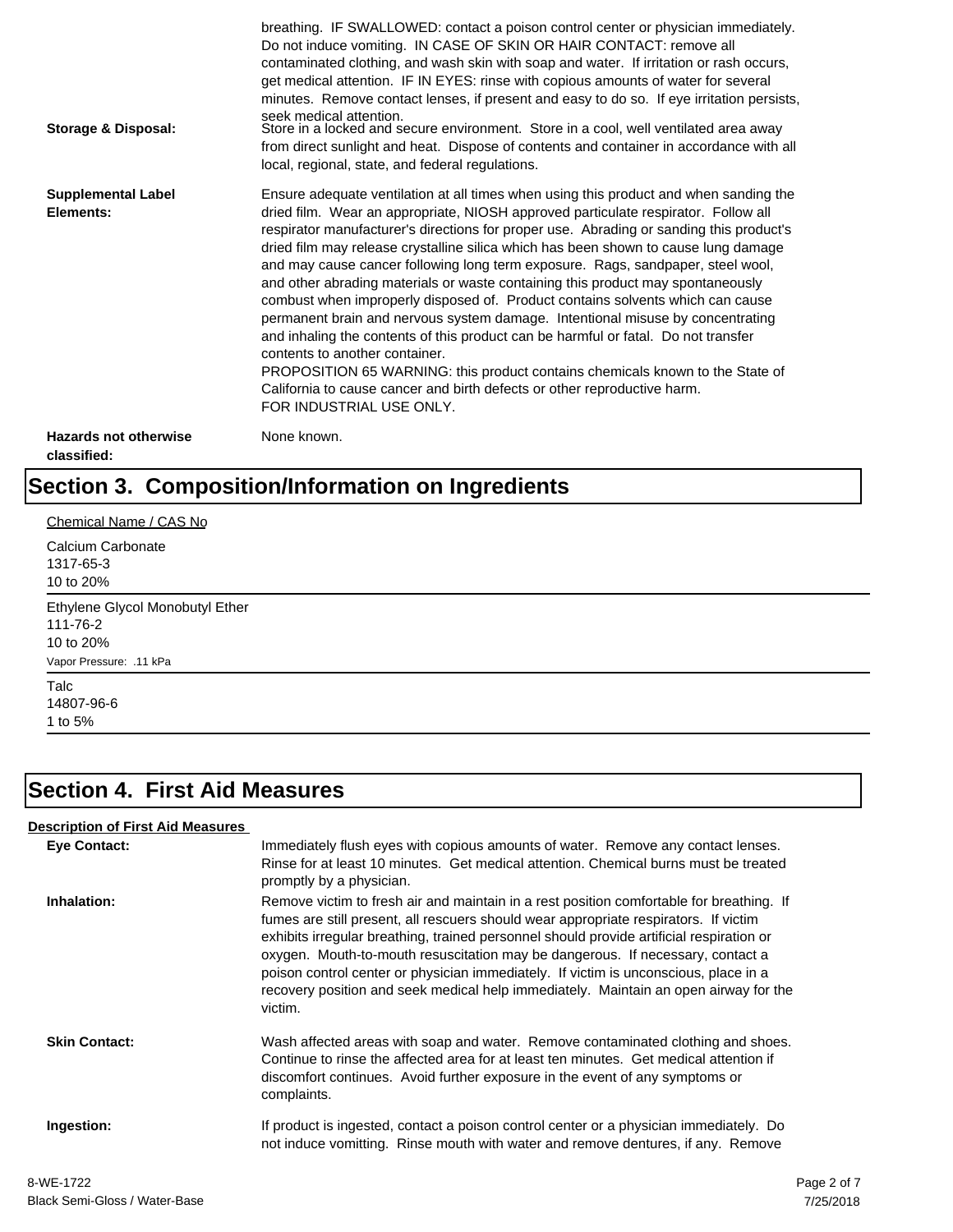| <b>Potential Acute Health Effects</b>        | victim to fresh air and keep at rest in a comfortable position to facilitate breathing. If<br>the victim is conscious and the product has been swallowed, provide small quantities of<br>water to drink. Cease if the victim feels sick, as vomitting may be dangerous.<br>Aspiration hazard if swallowed. This product can enter the lungs and cause damage.<br>If vomitting occurs, the head should be kept low so that vomit does not enter the lungs.<br>Never administer anything by mouth to an unconscious person. If unconscious, place<br>in a recovery position while medical attention is sought. Maintain an open airway for<br>the victim. |
|----------------------------------------------|---------------------------------------------------------------------------------------------------------------------------------------------------------------------------------------------------------------------------------------------------------------------------------------------------------------------------------------------------------------------------------------------------------------------------------------------------------------------------------------------------------------------------------------------------------------------------------------------------------------------------------------------------------|
| <b>Eye Contact:</b>                          | Causes serious eye irritation.                                                                                                                                                                                                                                                                                                                                                                                                                                                                                                                                                                                                                          |
| Inhalation:                                  | Can cause central nervous system depression. May cause drowsiness and dizziness<br>as well as respiratory irritation.                                                                                                                                                                                                                                                                                                                                                                                                                                                                                                                                   |
| <b>Skin Contact:</b>                         | Causes skin irritation. May cause an allergic skin reaction.                                                                                                                                                                                                                                                                                                                                                                                                                                                                                                                                                                                            |
| Ingestion:                                   | Can cause central nervous system depression. May be fatal if swallowed and allowed<br>to enter airways. Irritating to mouth, throat and stomach.                                                                                                                                                                                                                                                                                                                                                                                                                                                                                                        |
| <b>Over-Exposure Signs &amp; Symptoms</b>    |                                                                                                                                                                                                                                                                                                                                                                                                                                                                                                                                                                                                                                                         |
| <b>Eye Contact:</b>                          | Adverse symptoms may include: pain or irritation, watering, redness.                                                                                                                                                                                                                                                                                                                                                                                                                                                                                                                                                                                    |
| Inhalation:                                  | Adverse symptoms may include: respiratory tract irritation, coughing, nausea or<br>vomiting, headache, drowsiness or fatigue, dizziness or vertigo, unconsciousness.                                                                                                                                                                                                                                                                                                                                                                                                                                                                                    |
| <b>Skin Contact:</b>                         | Adverse symptoms may include: irritation, redness.                                                                                                                                                                                                                                                                                                                                                                                                                                                                                                                                                                                                      |
| Ingestion:                                   | Adverse symptoms may include: nausea, vomiting.                                                                                                                                                                                                                                                                                                                                                                                                                                                                                                                                                                                                         |
| <b>Notes to Physician:</b>                   | Indication of immediate medical attention and special treatment needed<br>Treat symptomatically. Contact poison treatment specialists if large quantities have<br>been ingested or inhaled.                                                                                                                                                                                                                                                                                                                                                                                                                                                             |
| <b>Specific Treatments:</b>                  | None specified.                                                                                                                                                                                                                                                                                                                                                                                                                                                                                                                                                                                                                                         |
| <b>Protection of First Aid</b><br>Providers: | No action should be taken involving any personal risk or without proper training. If<br>fumes are still present, rescuers should wear appropriate respirators or a self<br>contained breathing apparatus. Mouth-to-mouth resuscitation may be dangerous for<br>the first aid provider. Wash all contaminated clothing with soap and water before<br>removal.                                                                                                                                                                                                                                                                                            |

# **Section 5. Fire Fighting Measures**

| <b>Extinguishing Media</b>                        |                                                                                                                                                                                                                                                                                                                                                                              |
|---------------------------------------------------|------------------------------------------------------------------------------------------------------------------------------------------------------------------------------------------------------------------------------------------------------------------------------------------------------------------------------------------------------------------------------|
| Suitable Media:                                   | Dry chemical, CO2, water spray (fog), foam, dry sand.                                                                                                                                                                                                                                                                                                                        |
| Unsuitable Media:                                 | Do not use water jet.                                                                                                                                                                                                                                                                                                                                                        |
| <b>Specific Hazards:</b>                          | Combustible liquid. Closed containers may explode when exposed to extreme heat as<br>a result of buildup of steam. Keep containers tightly closed and isolate from heat,<br>electrical equipment, sparks, and open flames. No unusual fire or explosion hazards<br>noted.                                                                                                    |
| <b>Special Firefighting</b><br><b>Procedures:</b> | Water may be used to cool closed containers to prevent pressure buildup and possible<br>autoignition or explosion. Evacuate area and fight fire from safe distance. Containers<br>may explode when heated. Firefighters should wear appropriate protective equipment<br>and self-contained breathing apparatus with a full face-piece operated in positive<br>pressure mode. |

# **Section 6. Accidental Release Measures**

| <b>Environmental Precautions:</b>                               | Avoid dispersal of spilled material and runoff from contacting soil, waterways, drains,<br>and sewers. Inform the relevant authorities if the product has caused environmental<br>pollution.                                                                                                                                                                                                              |
|-----------------------------------------------------------------|-----------------------------------------------------------------------------------------------------------------------------------------------------------------------------------------------------------------------------------------------------------------------------------------------------------------------------------------------------------------------------------------------------------|
| <b>Steps to be Taken if Material</b><br>is Released or Spilled: | Contain spilled liquid with sand or earth. Do not use combustible materials such as<br>sawdust. Eliminate all ignition sources and use explosion-proof equipment. Place<br>material in a container and dispose of according to local, regional, state, and federal<br>regulations. Ventilate area and remove product with inert absorbent and non-sparking<br>tools. Do not incinerate closed containers. |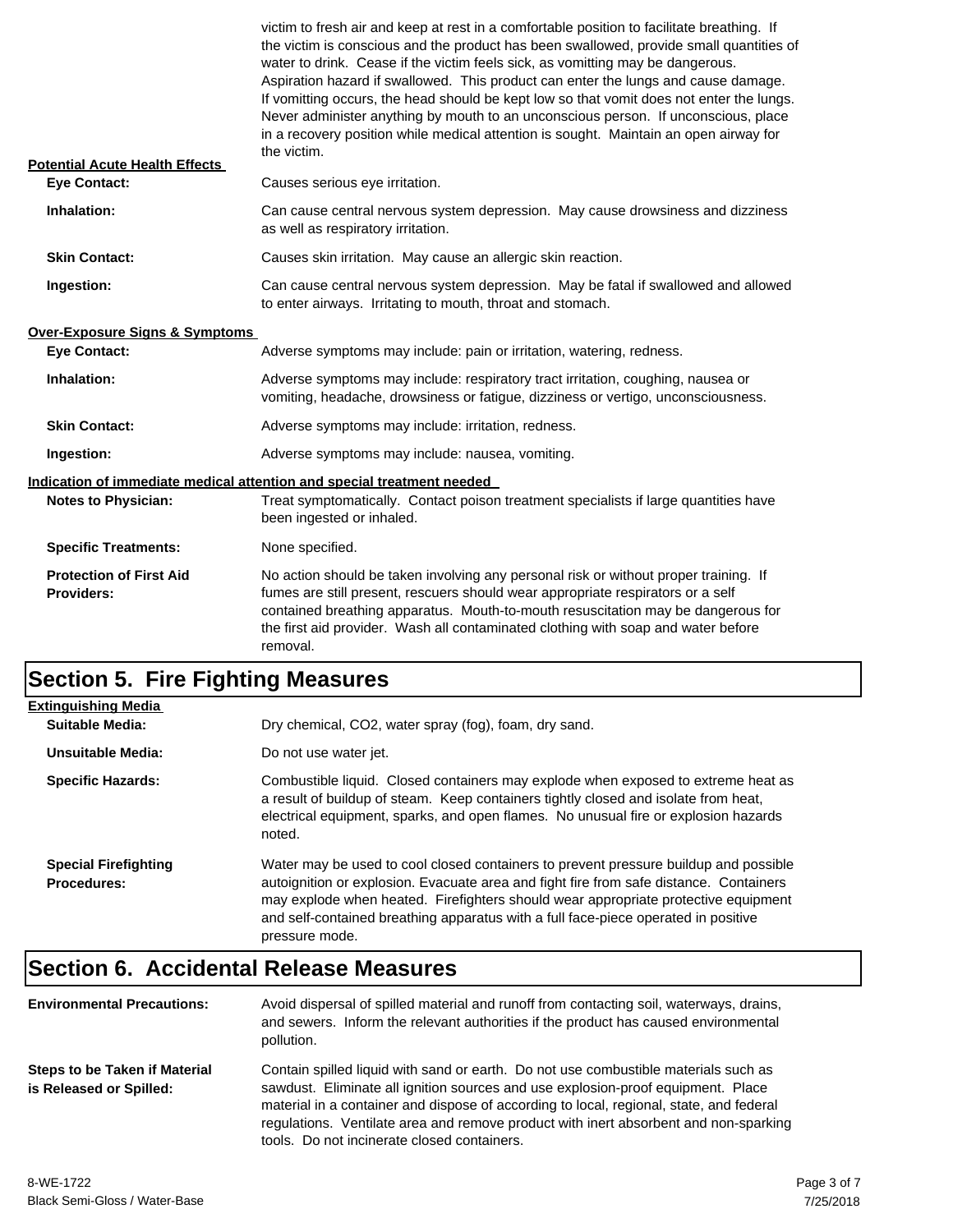**Small Spills:** Stop leak if doing so can be done without risk. Remove containers from spill area. Use non-sparking tools. Dilute with water and mop up if water-soluble. If not water-soluble, absorb with inert dry material and place in appropriate waste container. Dispose of via a licensed waste disposal contractor. Large Spills: Stop leak if doing so can be done without risk. Remove containers from spill area. Use non-sparking tools. Approach the release from upwind. Prevent entry into sewers, waterways, basements, or confined areas. Wash spillages into an effluent treatment plant or proceed as follows: contain and collect spillage with inert absorbent materials and place in a container for disposal according to local regulations. Dispose of via a licensed waste disposal contractor. See Section 1 for emergency contact information and Section 13 for waste disposal.

#### **Section 7. Handling and Storage**

**Handling:** Wash thoroughly after handling. Eating, drinking, and smoking should be prohibited in areas where this material is handled, stored, and processed. Wash hands and face before eating or drinking. Remove contaminated clothing and launder before reuse. Use only with adequate ventilation. Follow all SDS and label precautions even after container is emptied, as it may retain product residues. Avoid breathing fumes, vapors, or mist. Avoid contact with eyes, skin, and clothing.

Storage: Store in a dry, cool, well ventilated place. Keep container tightly closed while not in use. Isolate from heat, electrical equipment, sparks, and open flame. Do not store above 120 degrees Fahrenheit. Protect from heat, moisture, and foreign materials.

#### **Section 8. Exposure Controls/Personal Protection**

| Chemical Name / CAS No<br>Calcium Carbonate<br>1317-65-3<br>10 to 20%                  | <b>OSHA Exposure Limits</b><br>$15 \text{ mg/m}$ | <b>ACGIH Exposure Limits</b><br>10 mg/m3                                                                                                                                                                                                                                                                                                                                                                                                                                                                                                                                                                                                                                                                                                                                                      | <b>Other Exposure Limits</b> |
|----------------------------------------------------------------------------------------|--------------------------------------------------|-----------------------------------------------------------------------------------------------------------------------------------------------------------------------------------------------------------------------------------------------------------------------------------------------------------------------------------------------------------------------------------------------------------------------------------------------------------------------------------------------------------------------------------------------------------------------------------------------------------------------------------------------------------------------------------------------------------------------------------------------------------------------------------------------|------------------------------|
| Ethylene Glycol Monobutyl<br>Ether<br>111-76-2<br>10 to 20%<br>Vapor Pressure: .11 kPa | 50 ppm                                           | 20 ppm                                                                                                                                                                                                                                                                                                                                                                                                                                                                                                                                                                                                                                                                                                                                                                                        |                              |
| Talc<br>14807-96-6<br>1 to 5%                                                          | 20 mppcf                                         | $2$ mg/m $3$                                                                                                                                                                                                                                                                                                                                                                                                                                                                                                                                                                                                                                                                                                                                                                                  |                              |
| <b>Engineering Controls:</b>                                                           |                                                  | Use process enclosures, local exhaust ventilation, or other engineering controls to<br>keep worker exposure to airborne contaminants below any recommended or statutory<br>limits. The engineering controls also need to keep gas, vapor, or dust concentrations<br>below any lower explosive limits. Use explosion-proof ventilation equipment.                                                                                                                                                                                                                                                                                                                                                                                                                                              |                              |
| <b>Environmental Controls:</b>                                                         |                                                  | Emissions from ventilation or work process equipment should be checked to ensure<br>they comply with the requirements of environmental protection legislation. In some<br>cases, fume scrubbers, filters, and other engineering modifications to the process<br>equipment may be required to reduce emissions to acceptable levels.                                                                                                                                                                                                                                                                                                                                                                                                                                                           |                              |
| <b>Respiratory Protection:</b>                                                         | adequate protection.                             | Use a properly fitted, air-purifying or air-fed respirator complying with an approved<br>standard if a risk assessment indicates this is necessary. Respiratory protection<br>programs that meet OSHA 1910.134 and ANSI Z88.2 requirements must be followed<br>when workplace conditions warrant a respirator's use. A NIOSH/MSHA approved<br>respirator with an organic vapor cartridge may be permissible under circumstances<br>where airborne concentrations are expected to exceed exposure limits. Protection<br>provided by air purifying respirators is limited. Use a positive pressure, air supplied<br>respirator if there is any potential for an uncontrolled release, exposure levels are not<br>known, or in any circumstances where air purifying respirators may not provide |                              |
| <b>Skin Protection:</b>                                                                |                                                  | Use impervious, chemical resistant gloves to prevent prolonged skin contact and                                                                                                                                                                                                                                                                                                                                                                                                                                                                                                                                                                                                                                                                                                               |                              |
| 8-WE-1722                                                                              |                                                  |                                                                                                                                                                                                                                                                                                                                                                                                                                                                                                                                                                                                                                                                                                                                                                                               | Page 4 of 7                  |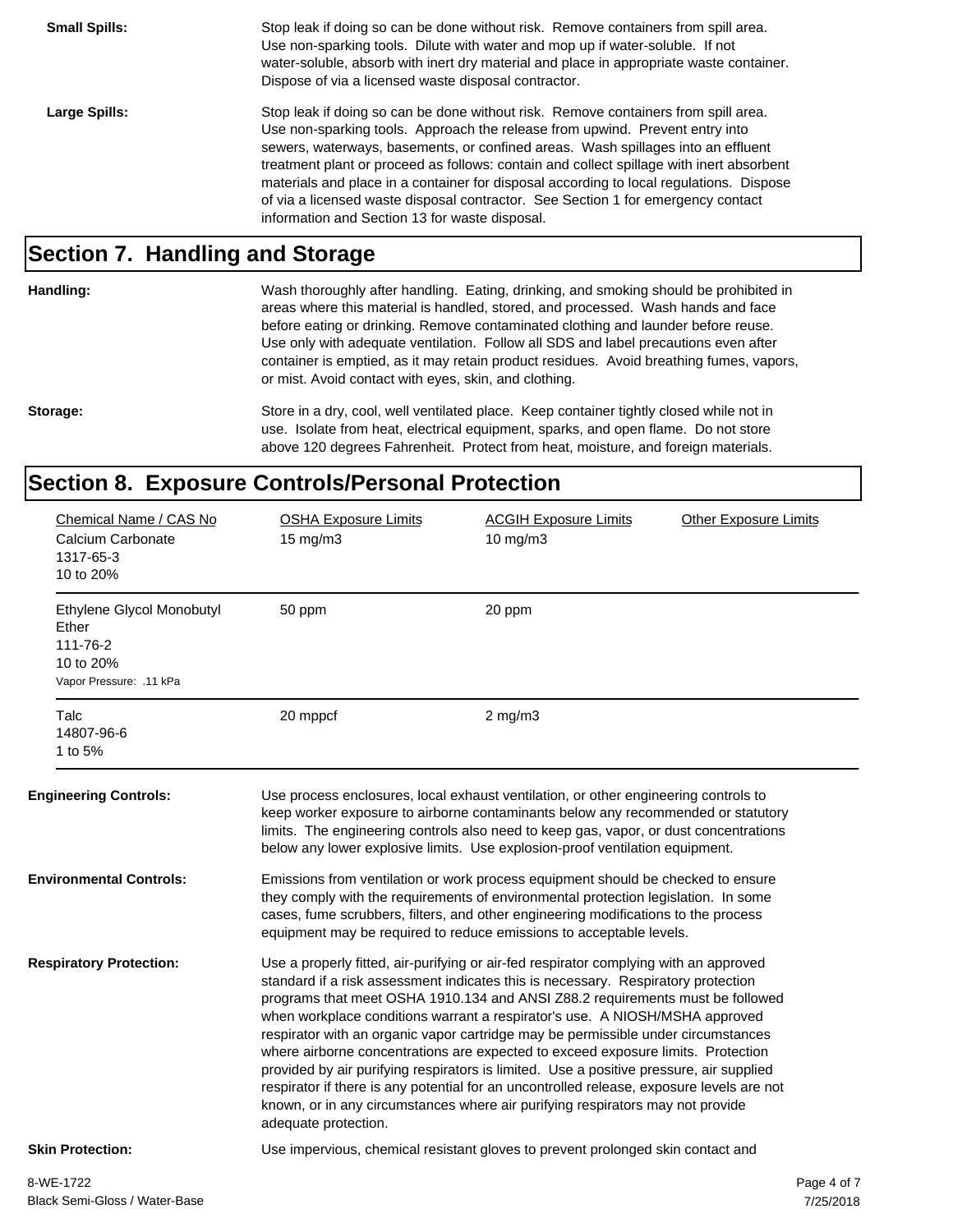|                           | absorption of material through the skin. Nitrile or neoprene gloves may afford<br>adequate protection. Personal protective equipment for the body should be selected<br>based on the task being performed and the risks involved, and should be approved by<br>a specialist before handling this product. Where there is a risk of ignition from static<br>electricity, wear anti-static protective clothing. For best protection, the clothing should<br>include anti-static boots, gloves, and overalls. Appropriate footwear should always be<br>used. |
|---------------------------|-----------------------------------------------------------------------------------------------------------------------------------------------------------------------------------------------------------------------------------------------------------------------------------------------------------------------------------------------------------------------------------------------------------------------------------------------------------------------------------------------------------------------------------------------------------|
| <b>Eye Protection:</b>    | Safety eyewear, such as splash goggles or a full face shield, should be worn at all<br>times to protect against splashes of liquids.                                                                                                                                                                                                                                                                                                                                                                                                                      |
| <b>Hygienic Measures:</b> | Wash thoroughly with soap and water before eating, drinking, or smoking. Remove<br>contaminated clothing immediately and launder before reuse.                                                                                                                                                                                                                                                                                                                                                                                                            |

#### **Section 9. Physical and Chemical Properties**

| Physical State:            | Liquid                      |
|----------------------------|-----------------------------|
| Odor:                      | Solvent odor                |
|                            |                             |
| Vapor Density              | Heavier than air            |
| Vapor Density              | 3.96                        |
| Vapor Pressure             | 7 mmHg                      |
| <b>Evaporation Rate</b>    | Slower than ether           |
| <b>Boiling Point</b>       | 171 C                       |
| Specific Gravity (SG)      | 1.238                       |
| Material VOC (Lb / Gal)    | 1.28                        |
| Material VOC $(g / L)$     | 153.50                      |
| Coating VOC (Lb/Gal)       | 2.29                        |
| Coating VOC (g/L)          | 273.95                      |
| Flash Point:               | 61 Celsius (142 Fahrenheit) |
| Autoignition:              | Not available               |
| LEL: I                     | $1.1\%$                     |
| UEL:                       | 10.6%                       |
| Partition Coefficient,     | Not available               |
| n-octanol/water:           |                             |
| Auto-ignition temperature: | Not available               |

## **Section 10. Stability and Reactivity**

| <b>Conditions to Avoid:</b>      | Avoid temperatures above 120 degrees Fahrenheit. Avoid all possible sources of<br>ignition. Do not pressurize, cut, weld, braze, drill, or expose containers to heat. Do not<br>allow vapor to accumulate in low or confined areas. Avoid contact with strong acid and<br>strong bases. |
|----------------------------------|-----------------------------------------------------------------------------------------------------------------------------------------------------------------------------------------------------------------------------------------------------------------------------------------|
| Incompatibility:                 | Incompatible with strong oxidizing agents.                                                                                                                                                                                                                                              |
| <b>Hazardous Decomposition:</b>  | By open flame, carbon monoxide and carbon dioxide. When heated to decomposition,<br>product emits acrid smoke and irritating fumes. Contains solvents which may form<br>carbon monoxide, carbon dioxide, and formaldehyde.                                                              |
| <b>Hazardous Polymerization:</b> | Will not occur under normal conditions.                                                                                                                                                                                                                                                 |
| Stability:                       | The product is stable.                                                                                                                                                                                                                                                                  |

### **Section 11. Toxicological Information**

| <b>Effects of Over-Exposure</b> |                                                                                                                                                                        |
|---------------------------------|------------------------------------------------------------------------------------------------------------------------------------------------------------------------|
| <b>Eye Contact:</b>             | Causes serious eye irritation.                                                                                                                                         |
| <b>Skin Contact:</b>            | Prolonged or repeated skin contact may cause irritation. Allergic reactions are<br>possible.                                                                           |
| Inhalation:                     | Harmful if inhaled. High gas, vapor, mist, or dust concentrations may be harmful if<br>inhaled. Avoid breathing fumes, spray, vapors, or mist. May cause headaches and |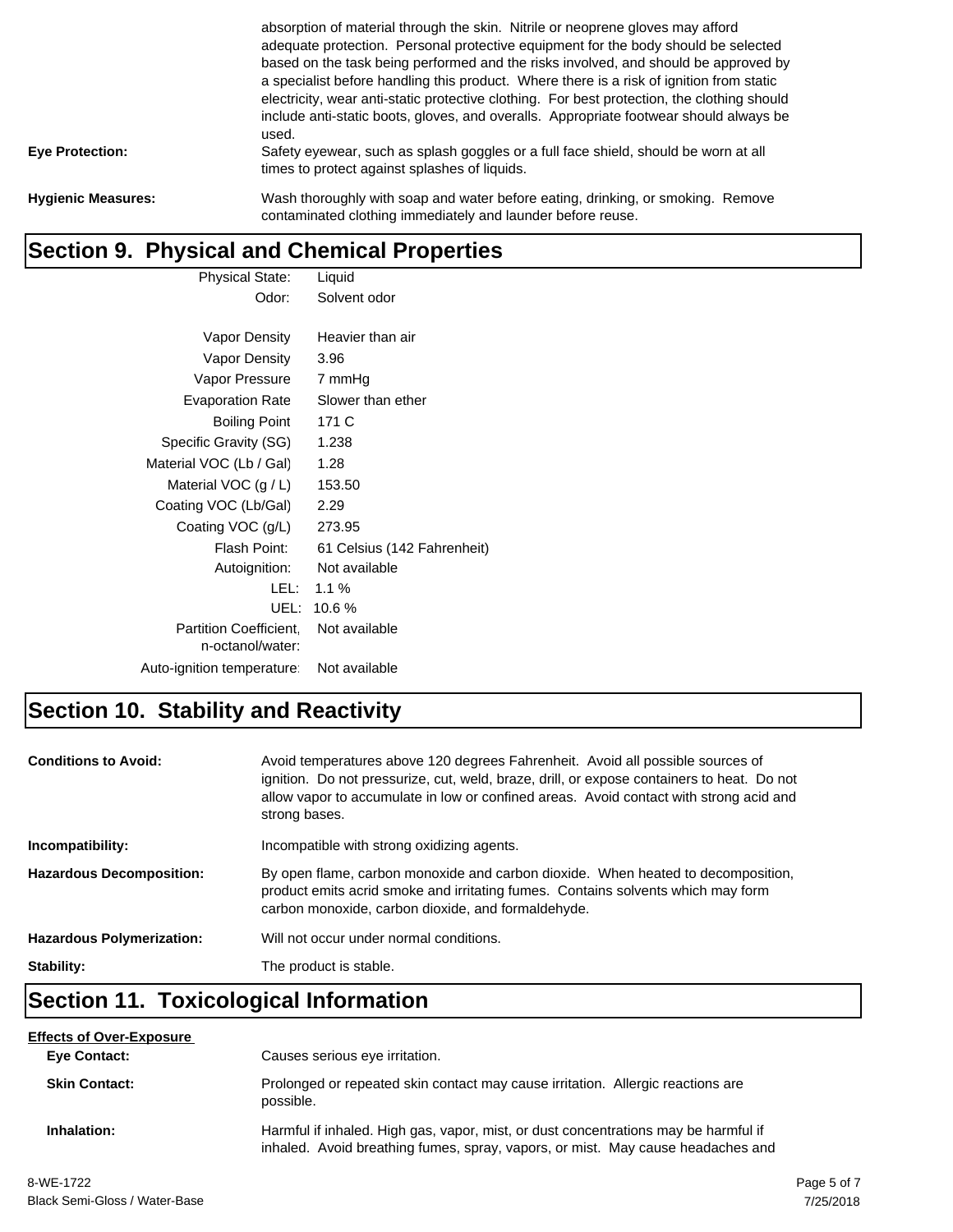| Ingestion:                      | dizziness. High vapor concentrations are irritating to the eyes, nose, throat, and lungs.<br>Prolonged or excessive inhalation may cause respiratory tract irritation.<br>Harmful or fatal if swallowed. Aspiration hazard if swallowed; can enter lungs and<br>cause damage.                                                                                                                                                                                                                                                                                                                                                                                                                                                                                                                                                                                                                                                                                                                                                                                                                                                                                                                                                                                                                                                                                                                                        |
|---------------------------------|----------------------------------------------------------------------------------------------------------------------------------------------------------------------------------------------------------------------------------------------------------------------------------------------------------------------------------------------------------------------------------------------------------------------------------------------------------------------------------------------------------------------------------------------------------------------------------------------------------------------------------------------------------------------------------------------------------------------------------------------------------------------------------------------------------------------------------------------------------------------------------------------------------------------------------------------------------------------------------------------------------------------------------------------------------------------------------------------------------------------------------------------------------------------------------------------------------------------------------------------------------------------------------------------------------------------------------------------------------------------------------------------------------------------|
| <b>Chronic Hazards:</b>         | High concentrations may lead to central nervous system effects (drowsiness,<br>dizziness, nausea, headaches, paralysis, burred vision) and damage. Reports have<br>associated repeated and prolonged occupational overexposure to solvents with<br>permanent brain and nervous system damage. Contains carbon black pigment.<br>Chronic inflammation, lung fibrosis, and lung tumors have been observed in<br>experimental tests involving rats exposed to excessive concentrations of carbon black<br>and several insoluble dust particles for long periods of time. Tumors have not been<br>observed in other species under similar circumstances. Epidemiological studies of<br>North American workers show no evidence of clinically significant negative health<br>effects from occupational exposure to carbon black. Carbon black is listed as a Group<br>2B - Possibly Carcinogenic to Humans, by IARC and is proposed to be listed as A4 -<br>Not Classified as a Human Carcinogen by the American Conference of Governmental<br>Industrial Hygienists. Significant exposure is unlikely during typical application of this<br>product by roller or brush. Risk of overexposure depends on the duration and level of<br>exposure to dust from such processes as repeated sanding of dried surfaces, or<br>inhalation of spray mist, and the actual concentration of carbon black in the product<br>formula. |
|                                 | Product contains titanium dioxide, which is listed as a Group 2B - Possibly<br>Carcinogenic to Humans by IARC. No significant exposure to titanium dioxide is<br>anticipated while using this product, in which titanium dioxide is bound to other<br>materials including resin and other pigments, during brush or rolling application.<br>Overexposure risks depend on duration and level of exposure to dust, such as from<br>repeated sanding of this product's dried film, or inhalation of spray mist, and the actual<br>concentration of titanium dioxide in the product formula. For additional information,<br>refer to IARC Monograph, Volume 93, 2010.                                                                                                                                                                                                                                                                                                                                                                                                                                                                                                                                                                                                                                                                                                                                                    |
| <b>Primary Routes of Entry:</b> | Eye contact, ingestion, inhalation, absorption through the skin, skin contact.                                                                                                                                                                                                                                                                                                                                                                                                                                                                                                                                                                                                                                                                                                                                                                                                                                                                                                                                                                                                                                                                                                                                                                                                                                                                                                                                       |
| <b>Acute Toxicity Values:</b>   | Acute effects of this product have not been tested. Available data on individual<br>components, if any, will be listed below.                                                                                                                                                                                                                                                                                                                                                                                                                                                                                                                                                                                                                                                                                                                                                                                                                                                                                                                                                                                                                                                                                                                                                                                                                                                                                        |

#### **Section 12. Ecological Information**

**Ecological Information:** Product is a mixture of listed components.

#### **Section 13. Disposal Information**

**Disposal Considerations:** The generation of waste should be avoided or minimized wherever possible. Disposal of this product, solutions, and any by-products should at all times comply with relevant environmental protection regulations and waste disposal regulations, in addition to any local or regional restrictions which may be in effect. Surplus and non-recyclable products should be disposed of via a licensed waste disposal contractor. Waste should not be disposed of untreated to the sewer unless fully compliant with the requirements of all authorities with jurisdiction. Waste packaging should be recycled whenever possible. Incineration or landfill should only be considered when recycling is not feasible. Take care when handling empty containers as they may retain some residual product. Vapor from residue may create a flammable or explosive atmosphere within the used container. Do not expose empty containers to heat or sparks, and do not weld, cut, or grind used containers unless they have been thoroughly cleaned. Avoid contact of spilled material with soil, waterways, drains, and sewer systems.

### **Section 14. Transport Information**

|                          | Domestic (US DOT) | <b>International (IMDG)</b> | Air (IATA)    | Canada (TDG)             |
|--------------------------|-------------------|-----------------------------|---------------|--------------------------|
| <b>UN Number:</b>        | Not Regulated     | Not Regulated               | Not Regulated | Not Regulated            |
| <b>UN Shipping Name:</b> | -                 | $\overline{\phantom{a}}$    | -             | $\overline{\phantom{0}}$ |
| $0.1117 - 1700$          |                   |                             |               | - - -<br>$\sim$          |